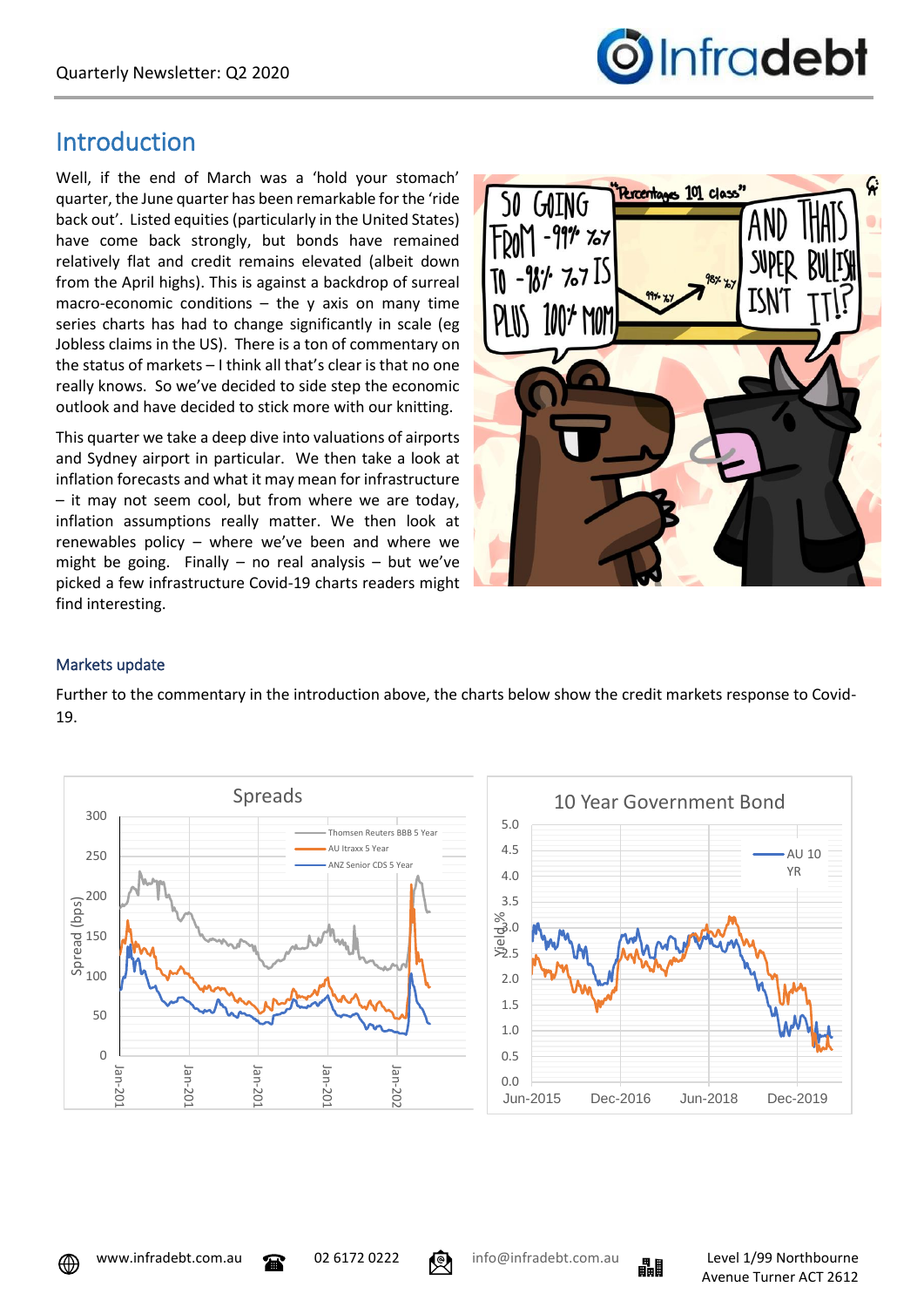## Quarterly Newsletter: Q2 2020

# **O**Infradebt



#### New issuance and refinancing

Not surprisingly there wasn't a lot of transaction activity this quarter.

| Date | Borrower                | Instrument  | Size (m) | Term (Yrs)     | Curr.      |
|------|-------------------------|-------------|----------|----------------|------------|
| Mar  | <b>APA</b>              | Loan        | 694      | 5              | <b>AUD</b> |
| Mar  | Windlab                 | Loan        | 20       | 3              | <b>AUD</b> |
| Apr  | <b>United Energy</b>    | Loan        | 245      | $\overline{2}$ | <b>AUD</b> |
| Apr  | Sydney Airport          | Loan        | 850      | 2/3            | <b>AUD</b> |
| Apr  | <b>Scape Urbanest</b>   | Loan        | 1,451    | 2/3            | <b>AUD</b> |
| Apr  | Qube                    | Loan        | 200      | Not disclosed  | <b>AUD</b> |
| May  | Cleanaway               | Loan        | 135      | $\overline{2}$ | <b>AUD</b> |
| May  | Ausnet                  | Loan        | 500      | 2/3/5          | <b>AUD</b> |
| May  | ElectraNet              | Loan        | 725      | 3              | <b>AUD</b> |
| May  | Praeco                  | Loan        | 267      | 5              | <b>AUD</b> |
| May  | Adani Abbot Point       | Loan        | 250      | Undisclosed    | <b>AUD</b> |
| May  | Merredin Energy         | Loan        | 43       | Undisclosed    | <b>AUD</b> |
| Jun  | Photon Solar            | Loan        | 9        | Undisclosed    | <b>AUD</b> |
| Jun  | Spark<br>Infrastructure | <b>Bond</b> | 100      | 6              | <b>AUD</b> |
| Jun  | <b>PARF</b>             | Loan        | 127      | $\overline{2}$ | <b>AUD</b> |
| Jun  | Ichthys LNG             | Loan        | 8,407    | 8              | <b>AUD</b> |
| Jun  | <b>Brisbane Airport</b> | <b>Bond</b> | 850      | 6/10           | <b>AUD</b> |



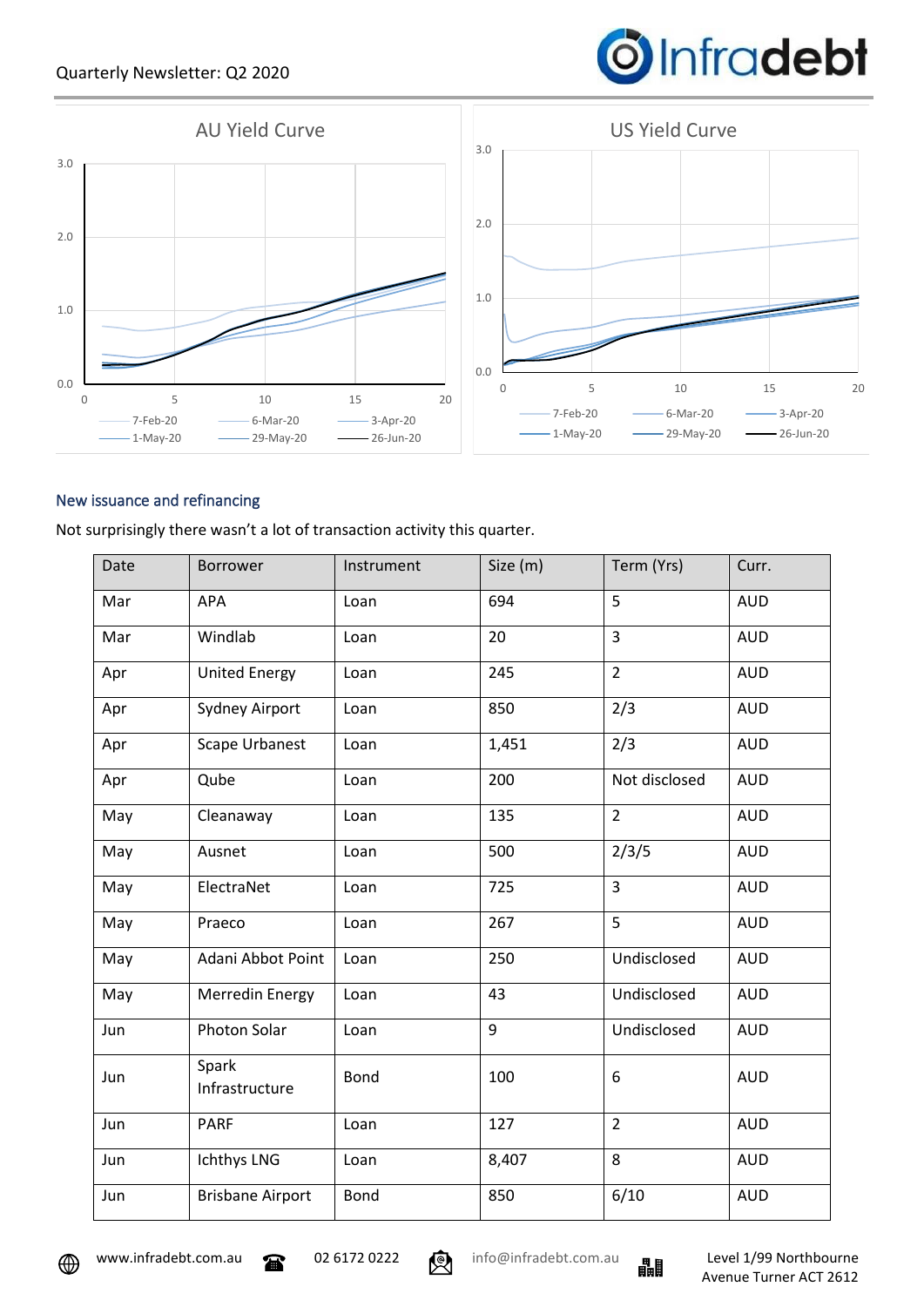

#### Equity and other news

- UAC Energy and Iberdrola are in a takeover battle to purchase Infigen (ASX:IFN). Iberdrola won the backing of the Infigen board at 86 cents. UAC has matched this offer and Iberdrola has fired back with an increased 89 cent offer.
- OPTrust has launched a sale process for its bus business (perhaps 'infrastructure like' rather than true infrastructure) with a mooted value of \$1 billion (full business value) and a 10x EBITDA price target.
- Also not strictly infrastructure, but a big deal nonetheless, Chevron has kicked off a process to sell its \$5 billion stake in the north west shelf LNG facilities. Separately Shell has launched a sale process for a 73.75% interest in the infrastructure associated with the QCLNG project in Queensland.
- Hunter Energy is attempting to raise capital to restart the Redbank Power Station is the Hunter valley. The twist in the tail is that they plan to run the power station on waste wood not coal.
- Sunsuper has started a process to sell its small stake in Perth Airport reportedly offering it to other investors at a 20% premium to its pre-Covid-19 value.
- Staying on airports, early in the quarter Auckland Airport raised \$1 billion to paydown debt and provide liquidity for the Coid-19 shutdown. The raising was at \$4.66 a share a big discount to its pre-Covid share price of around \$9.
- The NSW government has mandated two investment banks for a scoping study for the sale of its remaining stake in Westconnex.

## Airports

Airports are considered high quality, low-risk monopoly infrastructure assets. Prior to the onset of Covid-19 the trailing EV/EBITDAC of 20x for Sydney Airport and 24x for Auckland Airport. (EBITDAC stands for EBITDA before Covid!). With the Covid-19 induced closure of international and state borders passenger volumes through the world's airports have collapsed to near zero. Faced with the reality of no near-term revenues, airport stocks initially fell between 40-60%. Despite no recovery in passenger numbers over the last couple of months, prices have recovered about half of their descent. The share prices of some of the listed airports we track are presented in the chart below.







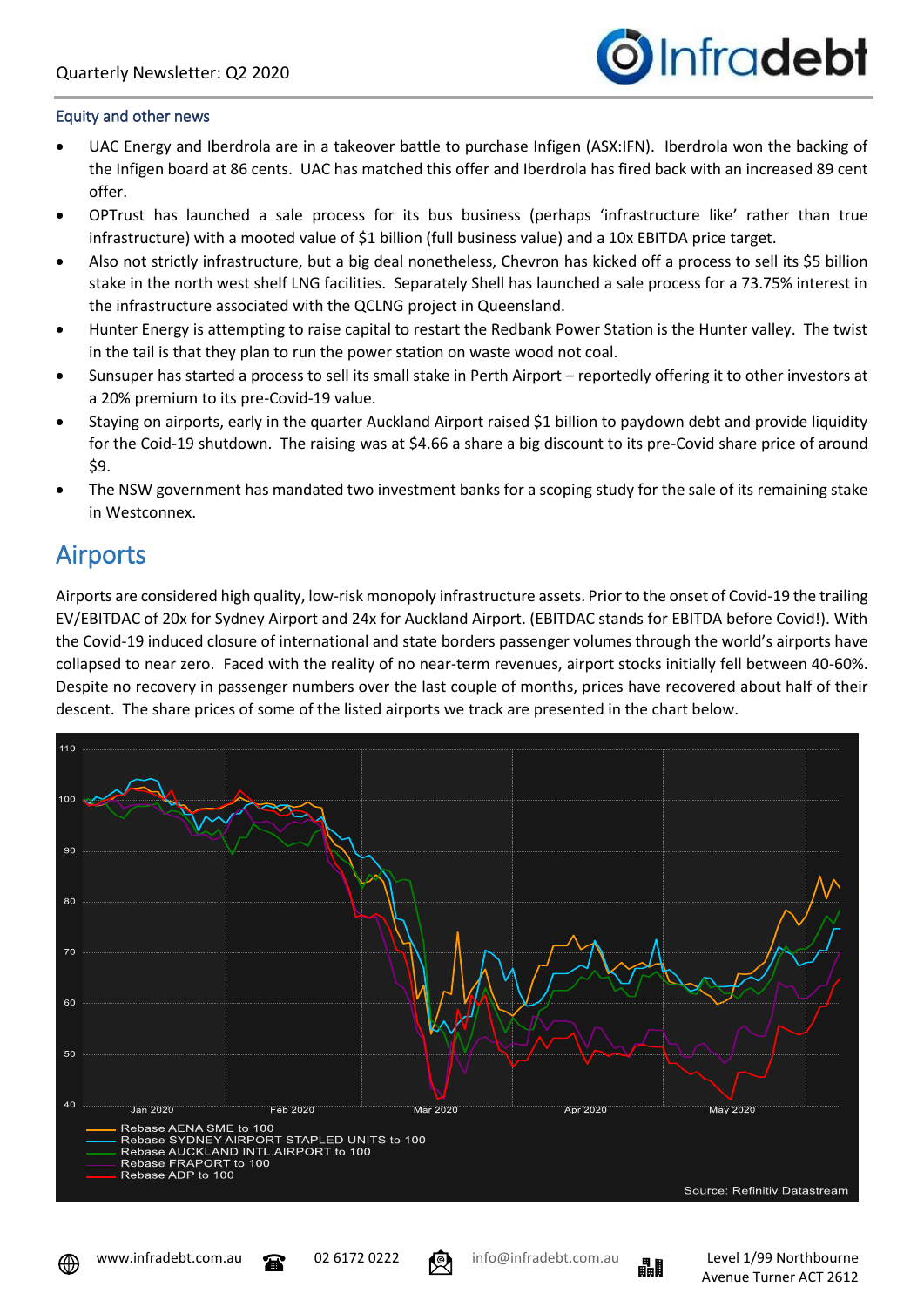

The monthly passenger statistics reported by Sydney Airport show passenger numbers are down 97% compared to the same period last year. The key question for investors is what does the path out look like?

History provides some confidence that passenger growth will return to long run averages. The largest shocks in Australian's aviation history are the pilot strike in 1989 followed by the 2001 terrorist attacks. Passenger growth at Sydney airport turned mildly negative in the two years that followed 9/11 before returning to trend growth in 2003.



At Sydney Airport, the passenger breakdown is about 38% international and 62% domestic. However, the landing charges for international passengers are about five times that of domestic landing charges. This leads to aeronautical revenues being about 70% for international versus 30% domestic. Similarly, duty free revenues mean that international passengers generate disproportionately higher retail earnings.

Looking at the path out, we see three broad phases:

- domestic air travel is likely to significantly increase with the opening up of interstate borders over the next few months;
- travel with New Zealand is likely to follow (perhaps in the next 3-6 months); and
- broader international air travel is unlikely to restart in any scale until sometime in 2021.

New Zealand is Sydney Airport's (and Australia's more generally) largest international destination at 17% of international traffic. We would expect this route will rebound quite quickly given the high proportion of travel related to visiting friends and family (there are about 500-600k New Zealanders living in Australia) and business travel.

Beyond the Anzac Bubble, the next steps are more tricky. Singapore – with its strong track record of managing Covid-19 and position at no.2 on the list – is a natural candidate. However, many passengers coming to Australia via Singapore are actually just transiting through Singapore and originate somewhere else. A further complication is Covid-19 risks versus geopolitics. The former, would argue allowing Chinese passengers in (and excluding the US) but the geopolitics of Australia taking such a stance seems unrealistic. Rather, a full opening up might require developments on the medical side (testing, treatment or a vaccine) that would then allow a broader opening up of Australia's borders.





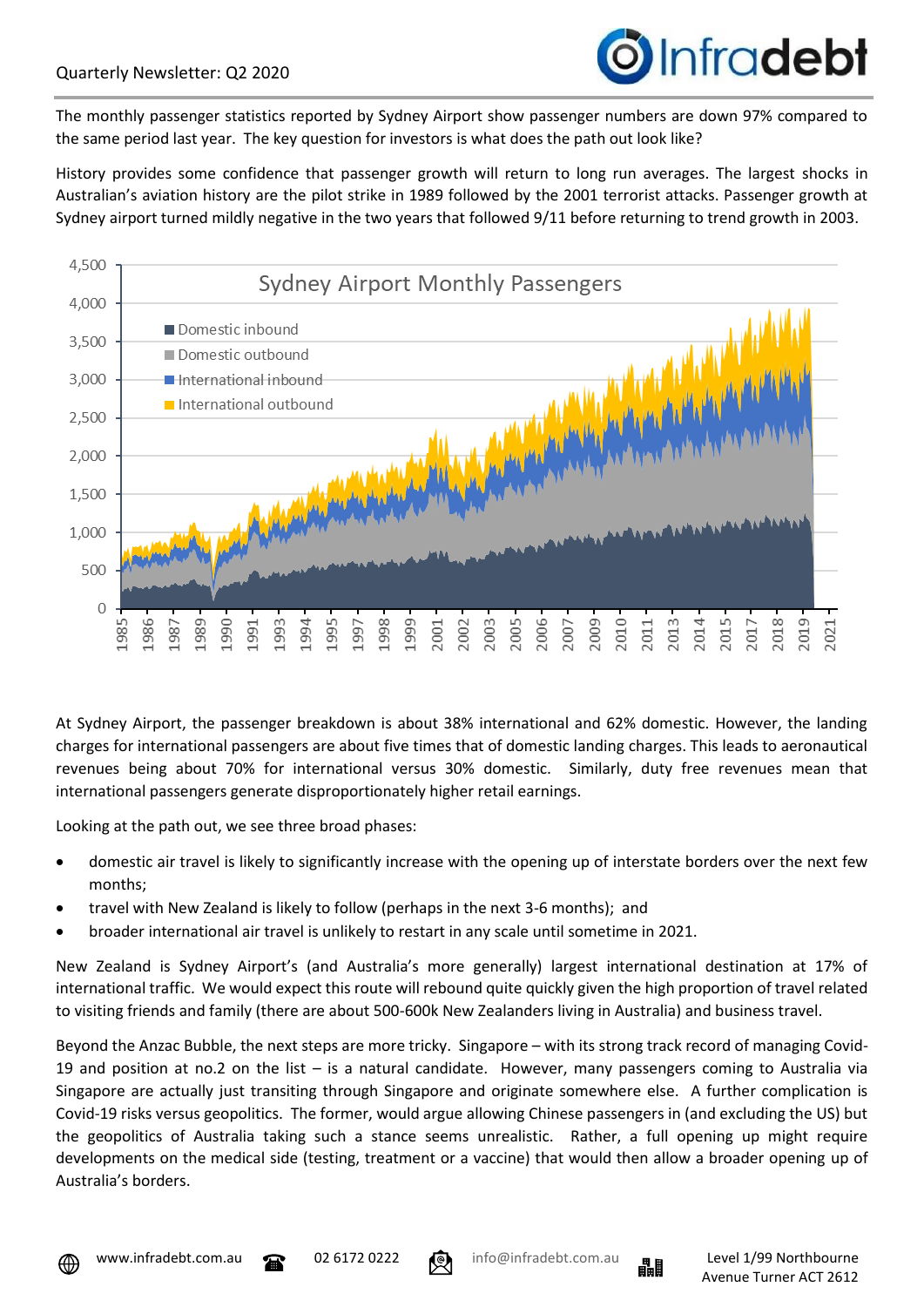

| 2019 top 10 ports by country | $%$ total |
|------------------------------|-----------|
| <b>New Zealand</b>           | 17.10%    |
| <b>Singapore</b>             | 13.86%    |
| China                        | 8.44%     |
| <b>United Arab Emirates</b>  | 8.22%     |
| <b>Indonesia</b>             | 8.07%     |
| <b>USA</b>                   | 7.77%     |
| Hong Kong (SAR)              | 6.62%     |
| <b>Malaysia</b>              | 5.65%     |
| Japan                        | 3.63%     |
| <b>Thailand</b>              | 3.28%     |

When will be the likely restoration of trend passenger growth? Will there be a permanent reduction in travel?

Past episodes, such as 9/11 or the pilots strike, saw passenger numbers rebound to the prior trend over a couple of years. Whether this proves to be the case this time is difficult to forecast and will depend critically on the progress towards effective treatments or vaccines for Covid-19. Whilst ever mandatory 14-day quarantine periods for crossing international borders remain in place, this will discourage all but the most essential international travel. It is hard to imagine the attraction of a week in Bali if it also involves two weeks stuck in a hotel room to get back into the country!

The extended period of lockdown is also changing habits and it is impossible to know what the long-term implications of these shifts might be. From an airport owner's perspective, it is certainly a risk that the rise of video conferencing could undermine the rebound in business travel.

Irrespective, the weak economy is going to hurt discretionary leisure and business activity, and for this reason, we think the odds favour the rebound from Covid-19 being slower than historic episodes.

#### **Valuation**

Before reading further – a disclaimer – all readers should know that this newsletter is not intended as investment advice, and that every investor should undertake their own due diligence as to the appropriateness of any investment. Our analysis below reflects our approach to lending – we assess the enterprise value of all assets we lend to through a variety of scenarios to understand supportable levels of leverage.

We have updated our financial model of Sydney Airport to reflect the post Covid world. Our valuation is driven by passenger growth and forecasts 25 years of cashflows. We have assumed an unlevered terminal value of 15x EBITDA of final year cashflows, a WACC of 4.5% and 1.5% inflation. On passenger growth, we have bookended two scenarios – a bullish and bearish passenger growth forecast.

Under the bullish scenario passengers recover to their 2019 level by 2024 and grow at long run growth rates of 1.5%. Essentially this scenario sees Covid-19 as a temporary hit with underlying passenger numbers and profits returning to the original trend.

Under the bearish scenario passenger growth only recovers to 85% of the 2019 level before returned to trend growth of 1.5%. That is, the bearish scenario assumes at 15% permanent loss in passenger numbers compared to the pre-Covid trend.







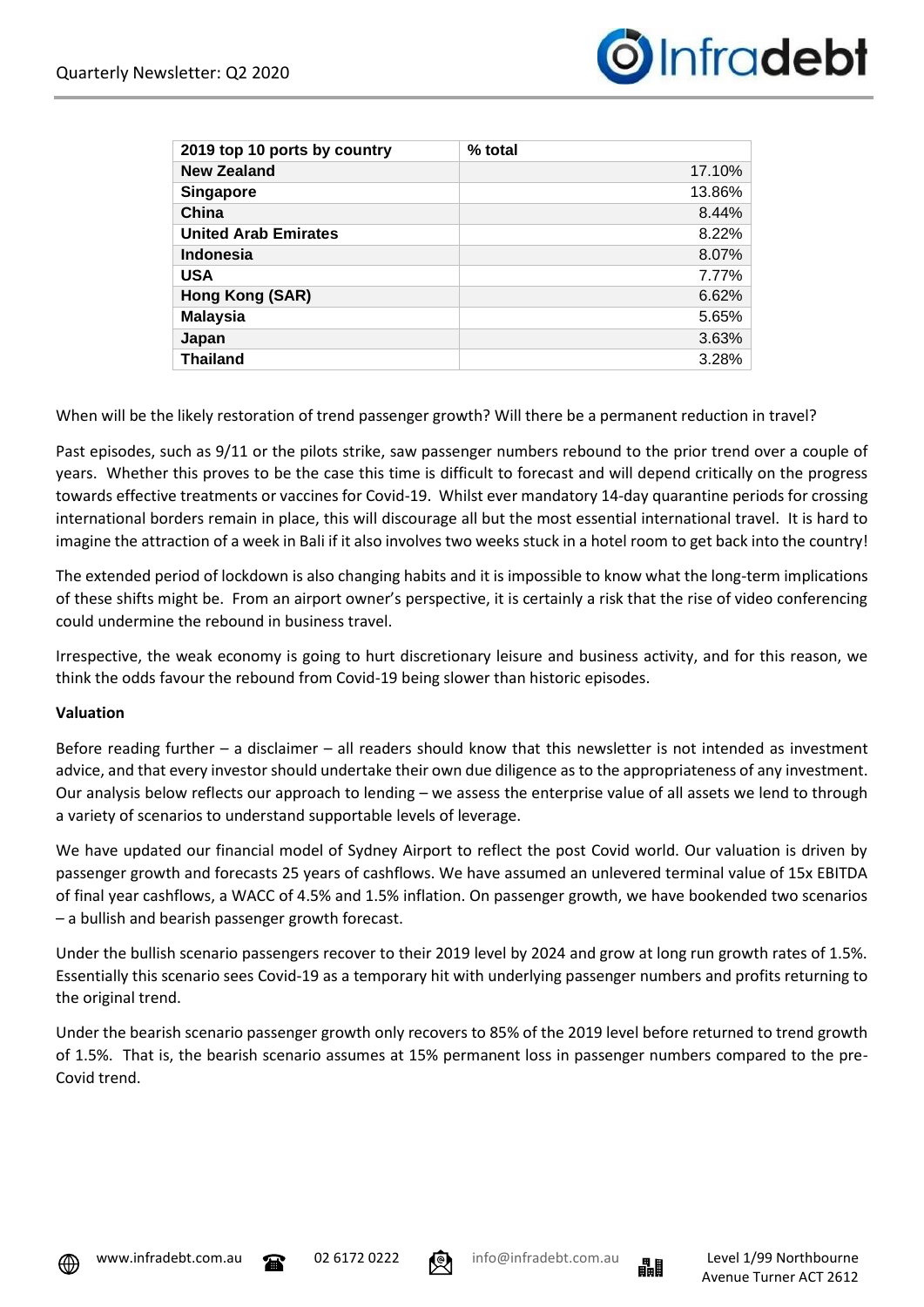### Quarterly Newsletter: Q2 2020

# Infradebt



We note that Sydney Airport has about \$625 million in cash on the balance sheet and undrawn bank lines. It will probably not require an equity raise. The output from our model suggests the following valuation ranges under the bullish and bearish scenarios.

|                            | <b>Infradebt</b><br>valuation pre-<br>Covid | <b>Bullish case</b> | <b>Bearish case</b> |
|----------------------------|---------------------------------------------|---------------------|---------------------|
| Enterprise value (\$m)     | \$27,922                                    | \$24,883            | 19,550              |
| Net debt (\$m)             | 9,236                                       | 9,236               | 9,236               |
| Implied equity value (\$m) | 18,886                                      | 15,597              | 10,314              |
| Shares outstanding (m)     | 2258.6                                      | 2258.6              | 2258.6              |
| Implied share price (\$)   | 8.36                                        | 6.91                | 4.57                |
| Share price change (%)     |                                             | $-17\%$             | $-45%$              |

The current share price around \$5.50 seems to approximate fair value based on the above analysis. However, if the pace of international borders re-opening disappoints, or there seems to a be a permanent hit to business travel from video conferencing, this would present clear downside risks from the current share price.



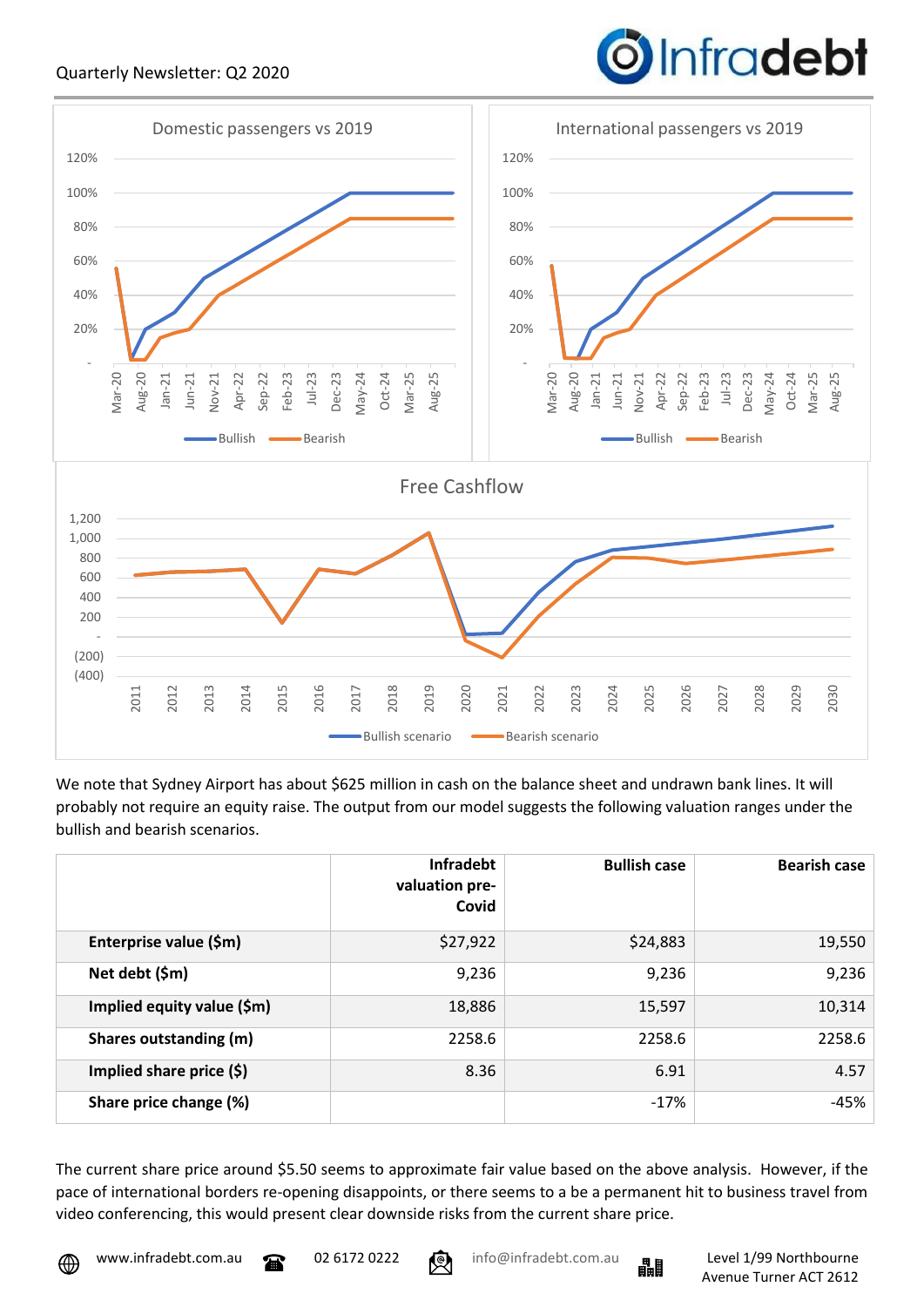

#### **Conclusion**

We valued Sydney Airport pre covid at \$8.36 (actual trading price circa \$9.50). The current valuation is probably somewhere between the bearish and bullish scenarios. That is, a \$5.00 - \$7.00 range. On this basis, the current market price at around \$5.50 aligns with our analysis.

While the focus of our analysis is Sydney airport – this analysis is broadly applicable across all of Australia's airports. It would of course be dependent on the starting valuation and whether it was more conservative than Sydney Airport, but assuming they were marked on a similar basis, we would be expecting unlisted airports to take a valuation hit of around 25-50%. Where individual airports sit within this range will likely depend on two factors, one, the domestic/international split (with the more domestically focused airports proving a safe haven and starting valuation) and two, the more aggressive the pre-Covid valuation (eg Sydney airport), the bigger the fall.

## Five Faces of Inflation

The unprecedented monetary response to Covid-19 has sparked a storm of commentary in the financial media (and Twitter) about whether central bank actions will or won't create inflation. In our view, in the absence of substantial shifts in political dynamics, these arguments are overblown and quantitative easing (and its various cousins) will not result in high inflation. Rather, our expectation is that inflation is likely to be disappointingly low over the next few years – which is a key risk for infrastructure investors, who are often significantly leveraged to inflation. However, before we dive into the reasons for our view, you first need to define what inflation you are talking about.

There are at least five types of inflation worth talking about:

- Consumer price inflation
- Commodity inflation
- Wage inflation
- Asset price inflation
- Exchange rate driven inflation

#### **Consumer Price Inflation**

This is the most common measure of inflation. Consumer prices reflect the prices of all goods and services in the household consumption basket. This includes both traded and non-traded goods. Traded goods are those where consumers have the option of buying imports (and local producers have the option of exporting). These will tend to move with exchange rates (and globalisation trends). Non-traded goods are those which don't need to compete with imports, for example, dry cleaning (it's not really practical to send your shirts to China to get cleaned). The biggest non-traded good/service in the CPI basket is housing (it is the largest single component of the CPI). Inflation for this component is based on movements in rents and construction costs (luckily Australian house prices don't flow directly into the CPI).

Globalisation has tended to suppress tradeables prices over the past few decades (see below for cumulative tradeables vs non-tradeables inflation since 1999) – with average tradeables inflation 1.3% lower than the broader CPI. This highlights the suppressing impact of globalisation, and in particular, cheap imports have had on Australian inflation. Similar experiences apply in other developed countries.





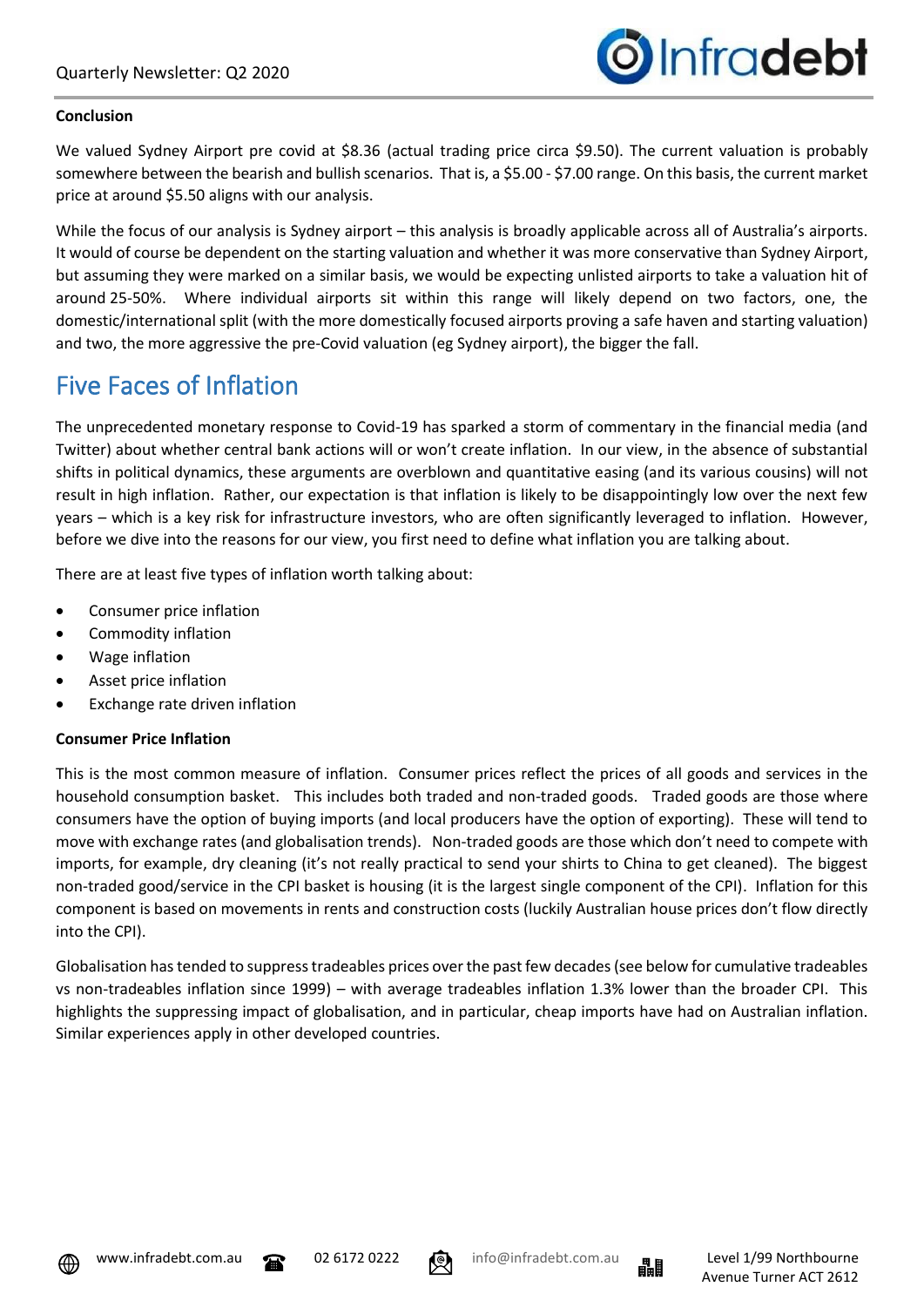



#### *Source: ABS*

Looking ahead – to the extent that one of the consequences of Covid-19 (and the pre-existing geopolitical tensions between the US and China) – is a reversal of globalisation, this would be expected to feed through as a moderate increase in inflation.

#### **Commodity price inflation**

This is a specific form of inflation where increases in raw inputs into production drive up the overall price level. This is usually pretty rare – with some input prices rising sharply but offset by falls in other costs. A classic example of commodity price inflation affecting the broad inflation rate is the oil price shock of the 1970s.

#### **Wage inflation**

Labour is the most important input into the production of virtually all goods and services. High wage rises lead to costpush driven increases in the prices of goods and services. This can lead to a feedback loop where wages increases drive broader consumer price inflation that feeds back into higher wage increases. Inflation in the 1970s was partly a function of oil price shock driven inflation feeding into wages and creating sustained high inflation (rather than just a one-off jump in the price level).

It is very difficult to get sustained inflation without wage inflation. In today's context, intuitively the very high level of unemployment, which will take years to absorb, should keep a lid on wages and, hence, wage inflation seems unlikely in the short term.

This is a key reason why we think high inflation is unlikely to be a problem in the medium term.

The only caveat to this is that Covid-19 has shone a light on inequality. A key driver of inequality is the unusually low labour share of GDP. One possible fix for inequality would be a substantial increase in wages (perhaps as an outcome of the Gilets Jaunes movement or other populist agenda). With the current high level of unemployment, higher wages



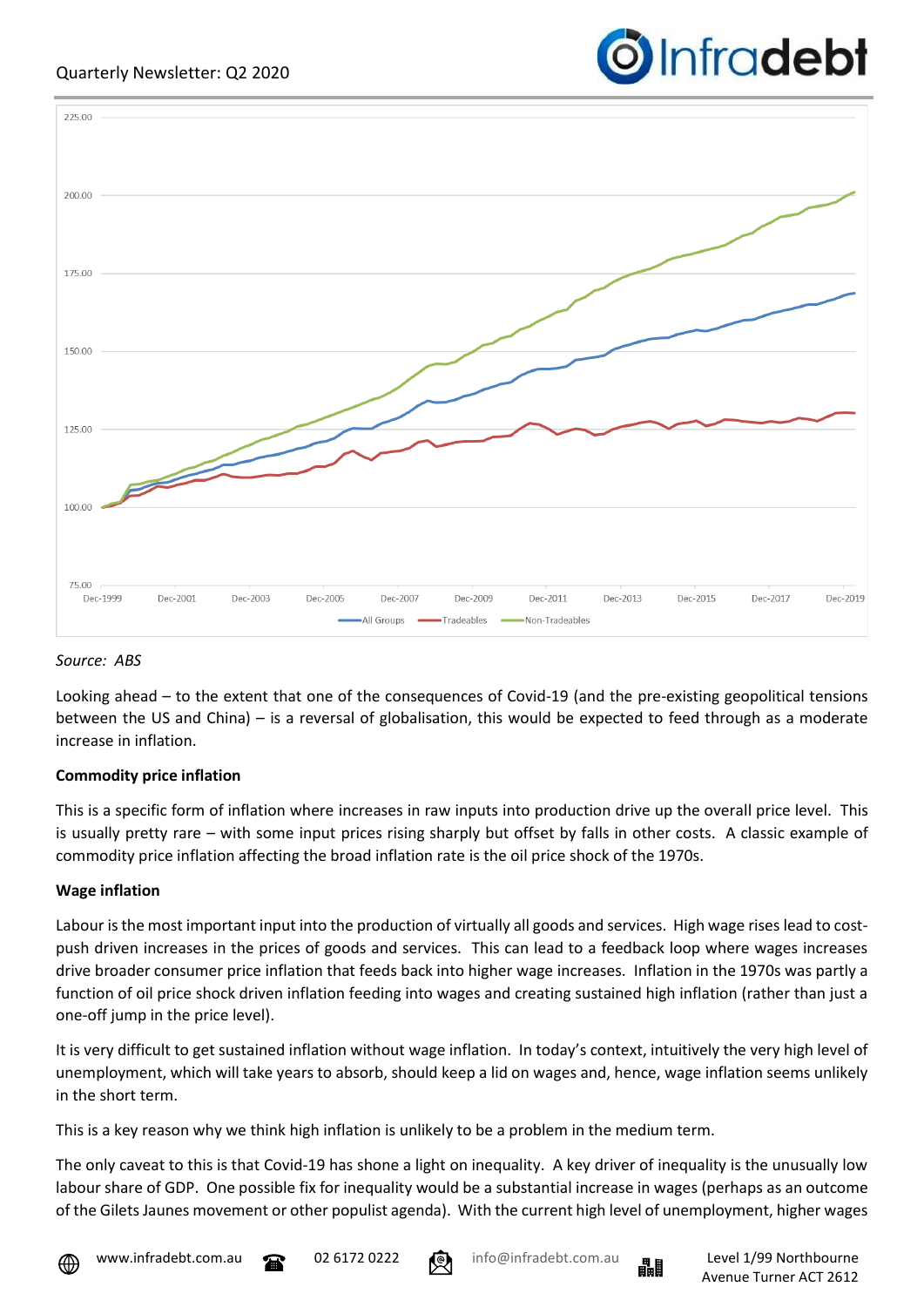

seem implausible, but when thinking about inflation on a long-term basis, we think it is important to be cognisant of this long-term imbalance (and as Stein's Law says, what is unsustainable, must eventually stop).

There are a range of ways these problems could be resolved (and the best bet is that the can will be kicked down the road as far as possible) but resolution of these issues, particularly through Modern Monetary Theory type approaches or Universal Basic Income could be inflationary.

#### **Asset price inflation**

Asset price inflation is an increase in the prices of assets (shares/land/houses) rather than consumer goods. There is some link with consumer prices because factories or houses needed to be built and physical cost of construction is a driver. However, many of these assets aren't built (e.g. land) and are predominantly financial assets traded on the secondary market.

Low interest rates (particularly low real interest rates) drive high asset values. This leads to the paradox that Australian wages have grown strongly, in terms of their capacity to buy consumer goods as measured by the CPI over past 50 years, but if you look at those same wages in terms of their capacity to buy a house (i.e. how many years' salary are house prices) then wage growth has been abysmal.

While there has been much debate about the effectiveness of QE in terms of stimulating sustained economic growth or consumer price inflation, there is much less debate that QE and central bank policy has been a key driver of asset price inflation over the past decade. Given the circumstances and experience of the last decade, this seems likely to continue to be a significant influence on asset prices over the period ahead.

#### **Exchange rate driven inflation**

This is only relevant in the context of a single country, as exchange rates only affect relative prices between countries. A currency collapse is almost always associated with an inflationary episode. That is, the fall in exchange rate drives up the price of imports (and also drives up the prices of goods that could otherwise be exported). This results in an inflationary episode (think Argentina in 2001/2002 or Turkey in 2018). These events often can be associated with a country being unable to service its foreign debts and suffering a crushing recession (often as interest rates initially go sky high in an attempt to defend the currency).

This is a local phenomenon for the country affected by high inflation (and this usually passes after a year or two as the resulting recession crushes economic activity) and the rest of the world has slightly lower inflation (as cheap exports from the affected country push down prices).

This is a zero-sum game and can't apply on a whole of world basis. While individual countries can use QE/monetary policy in an attempt to drive down their exchange rate (yes I am talking about you New Zealand) it isn't possible for every country in the world to have a falling exchange rate (i.e. the often talked about 'race for the bottom').

#### **Monetary policy and inflation**

Monetary policy, and market participants' expectations about monetary policy, are a key driver of long-term inflation outcomes. For example, in Australia the RBA targets 2-3% inflation over the course of cycle. If inflation is running below this, they will tend to cut rates (or keep real rates low) and if inflation looks like it will go above the 2-3% range, then RBA will tend to raise rates. This framework – particularly if the central bank has creditability and acts independently – anchors inflation. That is, wage negotiations are based on assumption that inflation target is achieved (and hence, wage outcomes tend to be internally consistent with the inflation target).

The RBA target is 2-3% over the cycle and average inflation over the period since 1999 has been 2.6%. That is, inflation targeting has largely worked – with market participants treating the inflation target as a creditable regime over the past 30 years or so.

#### **Don't Governments want to inflate their debts away?**



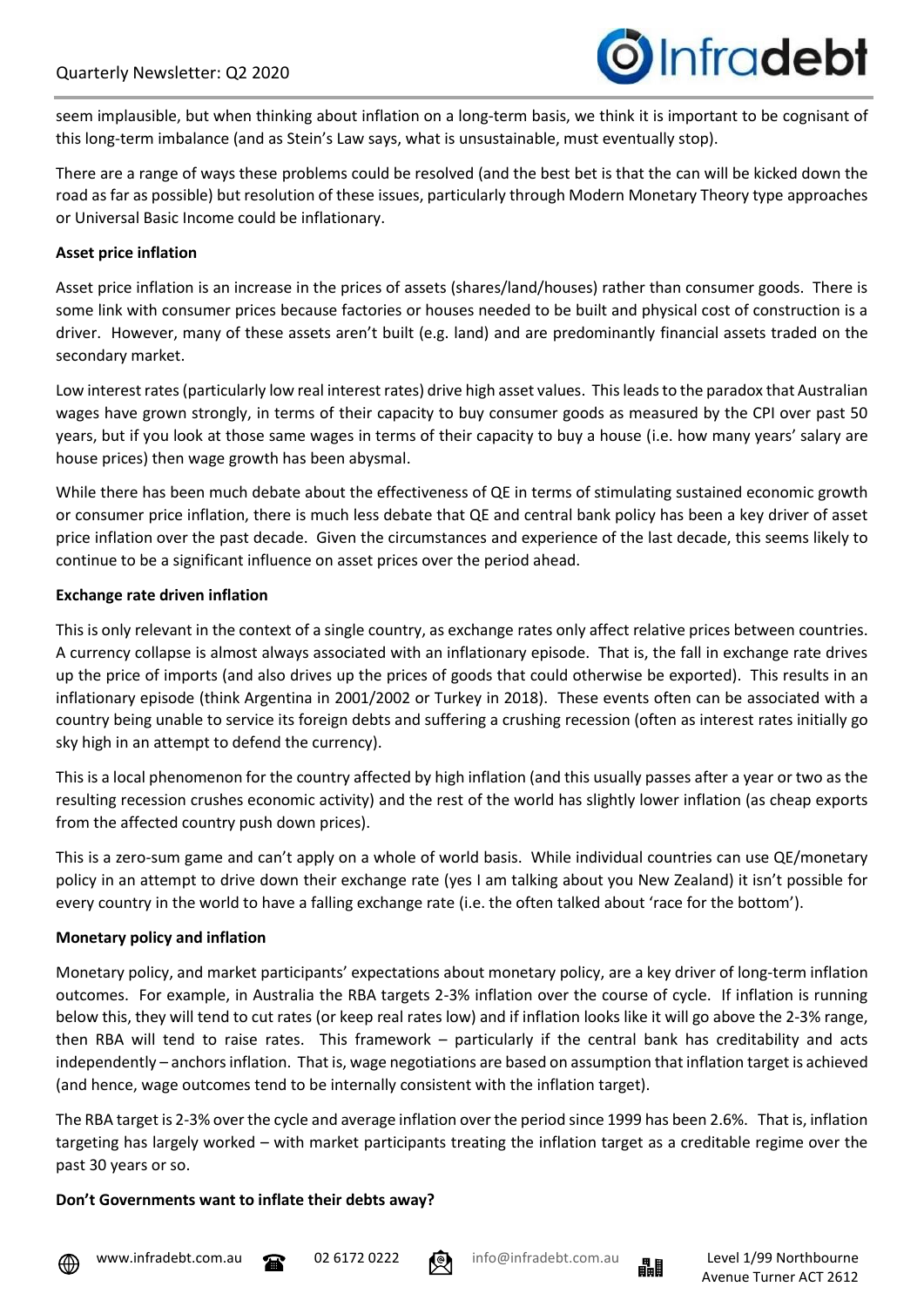

Often in discussions about long-term inflation trends one the arguments raised is that governments around the world have large and growing government debt levels and that they will seek to inflate away their debt. Japan is the poster child for this, but the US and much of Europe has seen a step change in government indebtedness post the GFC.

The argument is that for governments with high debt levels there is an incentive for governments to run a higher inflation level and deflate their debt away. The reality is not that easy:

- Higher inflation would feed through into higher interest rates on new government borrowing (and most government borrowing is being rolled/refinanced pretty frequently) and so while a spike in inflation might help in the short term, but unless interest rates can be suppressed, in the longer term higher inflation will feed through to higher interest rates on government debt and, hence, doesn't help the net position.
- It is important to remember that the central bank is just an arm of government. Thus, QE isn't a new source of funding for governments. QE is swapping government bonds (ie long-term debt) for bank reserves with the central bank (effectively short term debt). The effect of QE is to lower the net duration of government borrowing. Thus, QE actually makes it harder to inflate debt away because government borrowing costs become more sensitive to short-term interest rates.
- Even if governments had a financial incentive to pursue higher inflation, they face political constraints as well. In particular, high inflation is politically unpopular. High inflation would be hugely unpopular amongst those on fixed income (namely retirees) as inflation undermines the value of their savings and they wouldn't get an offsetting benefit through higher wages. In this context, Japan is instructive. Japan has massive government debt and has been pursuing unconventional monetary policy for two decades. If inflating government debt away is the "end game" of QE why haven't they done it already?

In conclusion, we are of the view that QE doesn't necessarily produce consumer price inflation and that governments with high debt levels won't necessarily use QE and inflation to inflate away their debts.

Rather a better characterisation of the operation of monetary policy over the past decade or so, is that QE and other low/zero/negative interest rate policies have been deployed in the face of economic shocks and shortfalls in demand. The objective of these policies has been to stimulate demand (by using low rates to bring forward consumer and investment demand) to fill in the demand "hole". Almost by definition, this brought forward demand is smaller than the demand shortfall that policy makers were trying to fix and, hence, did not result in an aggregate increase in demand and, hence, did not create inflation.

Under this thought process, unconventional monetary policy and QE is a response to underlying deflationary pressures and cannot, on its own, produce outright inflation.

To get outright inflation you need either more money/demand chasing limited supply (for example, deficit government spending that exceeds the slack in the economy or outright money printing) or fundamental changes in wage setting arrangements (for example, universal basic income or a complete reset in wage negotiation arrangements in response to concerns about inequality).

In the absence of these radical changes, QE is a response to deflation and in many ways perpetuates a deflationary environment as the bring forward of investment/consumer demand through QE creates ongoing excess capacity and over indebtedness (both of which are deflationary). This indebtedness is a drag on future consumption (more and more income is allocated to debt service than consumption) and thus the cycle continues.

#### **Infradebt Inflation Outlook**

It is important to be clear about time horizon:

- **Short (3-12 months)**. Covid-19 supply bottlenecks mean there could actually result in price inflation particularly for necessities whose supply chains are disrupted by Covid-19. A classic example is food.
- **Medium-term (next 3-5 years)**. We expect below average inflation. There is likely to be substantial sustained unemployment across the world as well as excess capacity. We would expect continued low wage growth. This



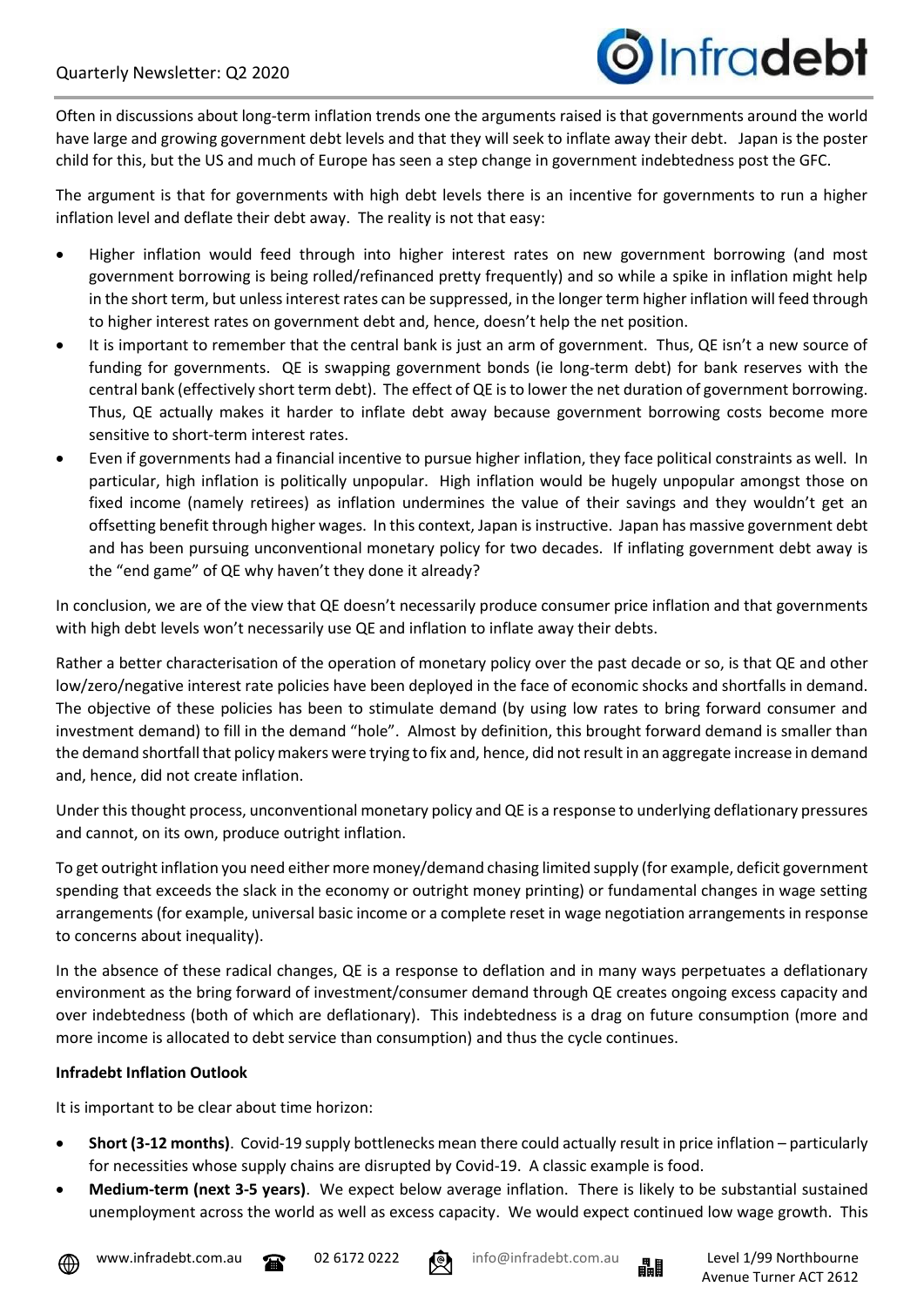

is an environment of low inflation/deflation. The only countervailing force is deglobalisation, but expect this to be more than offset by resource slack. Our view is consistent with bond market pricing – where implied inflation over next 5 years is circa 0.5% per annum – well below the typical 2.5% infrastructure financial model assumption.

• **Long-term**. Fundamentally uncertain. Will depend on if, or how, current imbalances are resolved. One scenario is a world much the same as last 20-30 years (and inflation remains relatively low). Another scenario, for example if MMT or UBI policies were broadly implemented, if that resolution ultimately does involve high inflation (as part of clearing out excess debt but also to reset the labour share of GDP and address inequality). If you think this through though, it requires huge political change from the status quo of today and of the last 40 years – it won't happen without you knowing about it!.

#### **Inflation is Key for Infrastructure Investors**

Inflation is a very important return driver for many infrastructure investments. In particular, infrastructure equity returns are usually highly leveraged to inflation. This arises because revenues are often CPI linked, but debt is structured on a nominal basis. This means equity often is 2-3x levered to inflation.

In this context, it is worth noting that many investors adopt internally inconsistent positions. That is, they forecast project revenues on the basis of a relatively high inflation forecast (2.5% is the most common assumption we see) but then use market forward curves to forecast the cost of debt. Given that current market interest rates are between 0% and 1% depending on your horizon, the interest rate market thinks inflation is going to be much less than 2.5% on a long-term basis.

For infrastructure investors the short term is just noise. The key issues are both the medium term and long-term outlook for inflation.

Our view of the medium term is that inflation is likely to be relatively weak and this will be a headwind for infrastructure projects.

Longer term there is significant uncertainty and a key attractive feature for infrastructure projects is that they provide a hedge against future inflation. In particular, compared to equities, infrastructure projects tend to have higher operating margins and much lower labour costs, thus in a scenario where inflation is high and a key driver of this is higher labour costs, infrastructure should outperform equities.

## Renewable Electricity Policy

The typical new solar or wind farm project has a forecast operating life of 25 to 30 years. In this context, when looking at the current policy confusion surrounding electricity/emissions abatement policy it pays to take a long-term view. The following table summarises the key phases in the development of electricity and renewable energy policy over the past few decades.

| Era                                        | <b>Key Features</b>                                                                                                                                                             |
|--------------------------------------------|---------------------------------------------------------------------------------------------------------------------------------------------------------------------------------|
| 1980s and before                           | Electricity system developed by State government owned electricity companies as an<br>essential service on a vertically integrated basis. No material private ownership of grid |
| "State owned era"                          | connected generation capacity.                                                                                                                                                  |
| 1990s                                      | Creation of national electricity market. Separation of generation, transmission &<br>distribution and retail. Privatisation across broad parts of the NEM (but not everything   |
| "Privatisation and                         | and not everywhere).                                                                                                                                                            |
| Deregulation"                              |                                                                                                                                                                                 |
| 2000s                                      | Renewable Energy Target (RET) introduced. Objective for 20% of generation to be sourced<br>from renewables by 2020. The RET is a subsidy mechanism, funded by electricity       |
| "start of renewables<br>- high cost phase" | consumers, that effectively forces 20% renewable generation into the system (over a 20<br>year phase in period).                                                                |



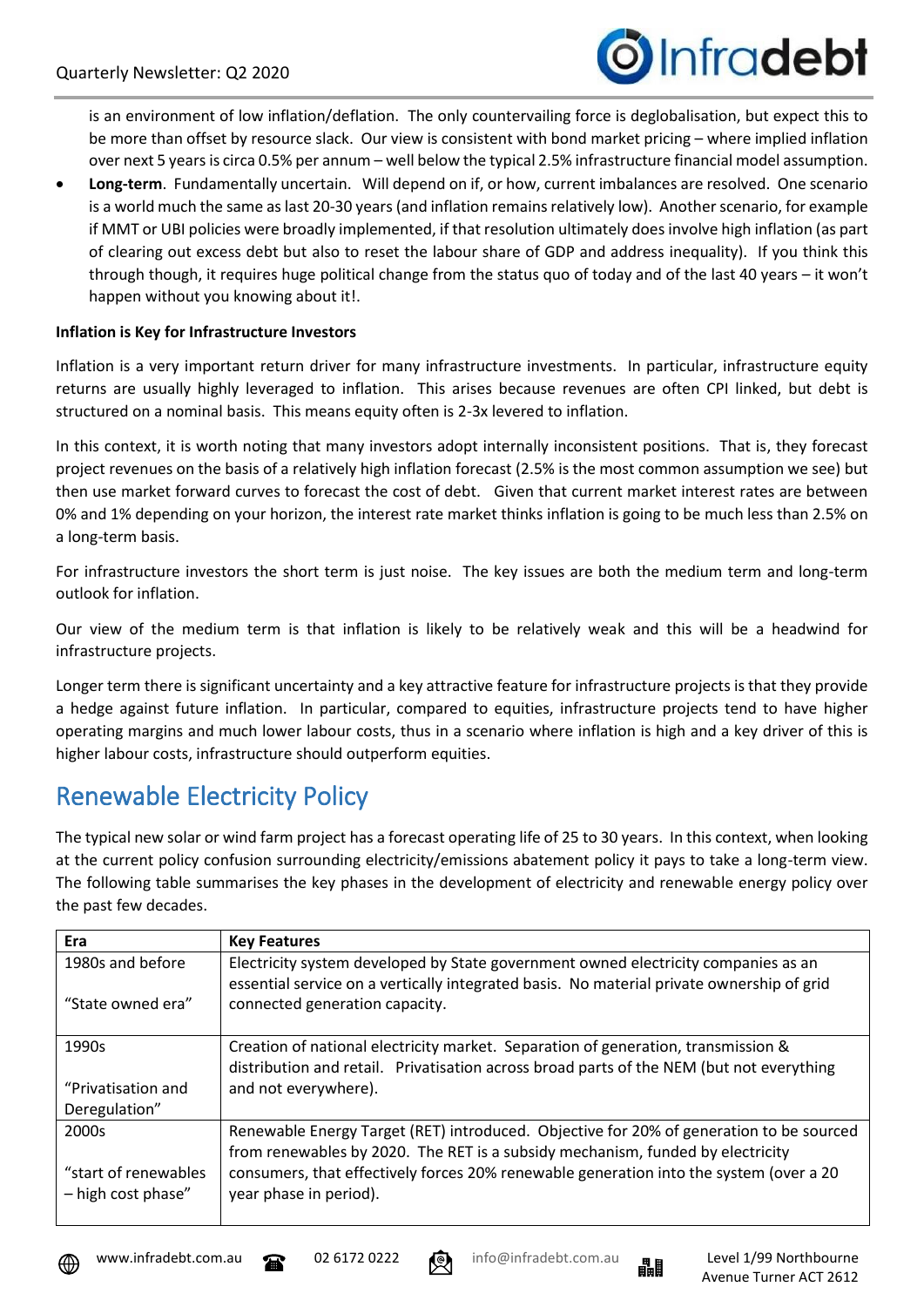

|                                                    | However, at this point renewables costs are very high (over \$100/MWh on a levelised cost<br>basis) and the initial phase in schedule to the 20% target was very gentle. Thus, very little<br>new renewable generation was built.                                                                                                                                                                                                                                                                                                                                                                                                                                                                                                                                                                 |
|----------------------------------------------------|---------------------------------------------------------------------------------------------------------------------------------------------------------------------------------------------------------------------------------------------------------------------------------------------------------------------------------------------------------------------------------------------------------------------------------------------------------------------------------------------------------------------------------------------------------------------------------------------------------------------------------------------------------------------------------------------------------------------------------------------------------------------------------------------------|
| 2010 - 2015                                        | An era that started with the introduction of the Carbon Tax and perhaps ended the<br>Warburton review and talk of abolishing the RET.                                                                                                                                                                                                                                                                                                                                                                                                                                                                                                                                                                                                                                                             |
| "start of the climate<br>wars"                     | Key points:<br>Carbon emissions were put firmly on the agenda for investors. After this no<br>investor considered a generation investment without full consideration of<br>potential future carbon taxes in the base case. This was when coal based<br>generation became uninvestable. Even if the carbon tax had been abolished -<br>there was no sense amongst investors that this was forever. The world still needs<br>to decarbonise and some future government is likely to put a price on carbon.<br>From now on no rational investor in the private sector was going to make a<br>decision to build a brand new coal plant.<br>Renewable energy was still very expensive. Given uncertainty and high costs<br>relatively little was built (and Australia was way behind the RET targets). |
| $2015 - 2019$<br>"renewables phase 2<br>- low cost | Malcolm Turnbull becomes PM. There is bipartisan deal to retain the RET. LGC prices<br>explode higher to \$80. Energy prices are also pretty high - particularly post the closure of<br>Northam and Hazelwood power stations.                                                                                                                                                                                                                                                                                                                                                                                                                                                                                                                                                                     |
| renewables meets<br>high LGC price                 | High prices for renewable generation - merchant projects were earning \$100-150/MWh<br>on a bundled basis - intersected with rapidly falling construction costs (particularly for<br>solar). Based on short-term prices, projects were extremely profitable, we were seeing<br>projects offering a cash yield on build cost of 15-20%.                                                                                                                                                                                                                                                                                                                                                                                                                                                            |
|                                                    | New renewables development exploded - flooding the market - with the consequence<br>that revenues - both energy and LGCs have subsequently fallen sharply.<br>Falling revenue expectations, grid constraints, continued policy uncertainty, rising EPC<br>costs (on a falling dollar and following EPC failures) have all seen the profitability of new<br>renewable projects decline sharply and, hence, a rapid decline in new projects reaching<br>financial close.                                                                                                                                                                                                                                                                                                                            |
|                                                    | In parallel with the renewables boom it has been a challenging era for existing fossil fuel<br>plant. Revenues have fallen - after the short peak around the closure of Hazelwood - as<br>new supply of bulk renewable energy has flooded into the market. Gas and black coal<br>prices have been reasonably high and so this has squeezed the profitability of existing<br>fossil fuel generators. For gas plants, in particular, they have been effectively relegated to<br>only being profitable (relative to fuel costs) during relatively short peak periods.                                                                                                                                                                                                                                |
|                                                    | While peak pricing has remained high, prices at non-peak times, particularly during the<br>middle of the day have fallen sharply.                                                                                                                                                                                                                                                                                                                                                                                                                                                                                                                                                                                                                                                                 |

This is a quick run through 30 years of history – but what comes next?

The focus amongst politicians and policy makers has shifted from emissions abatement (RET and carbon tax) to a focus on price/reliability. Interventions, such as Snowy 2.0 and UNGI (underwriting new generation investment) are focused on the subsidisation of new capacity to improve reliability. While the specific projects which receive funding may boost capacity, the net effect is much less certain, as the unclear and uncertain policy framework discourages all investment.





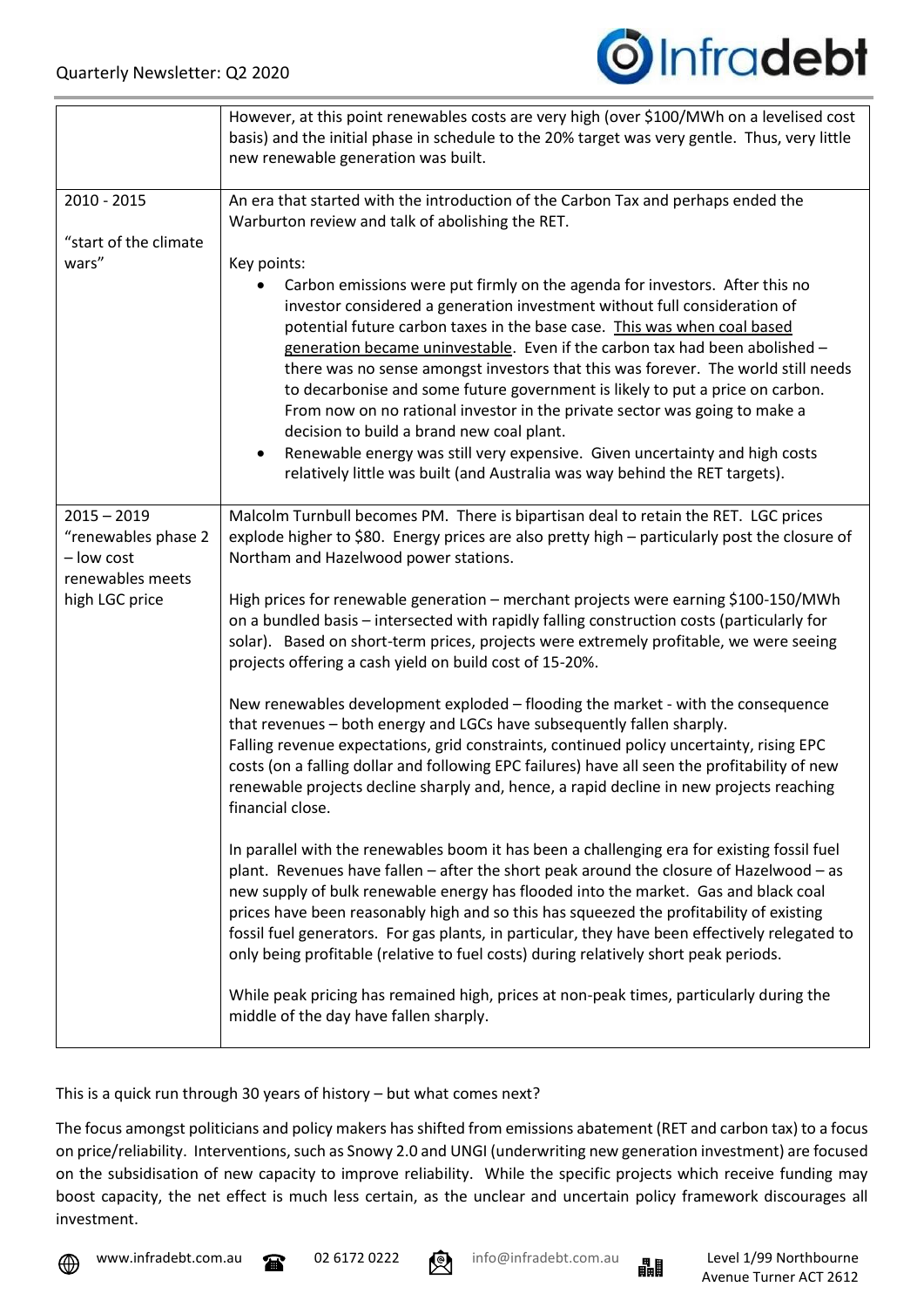

Noting that all forms of utility-scale generation are long-life high upfront cost investments, from an investment perspective, all generation sectors are struggling:

- Renewables the RET has been met and so LGC prices in NPV terms don't provide much of a boost for viability. For many projects it is difficult to secure a PPA that reflects their levelised cost of production.
- Storage while battery costs have fallen making storage more viable for some applications (most notably grid stabilisation and short duration activities) – it is still very difficult to make an investment case. In particular, everybody who invests in batteries today needs to consider the risks of competing against the much cheaper batteries that are likely to be available in three to five years.
- Fossil Fuel Generation-:
	- o Gas fired plant faces three challenges: gas price risks (gas has fallen sharply in price, but prices aren't expected to stay this low forever), future carbon taxes, and the threat of cheap batteries (many analysts expect batteries to be able to outperform gas plants in 5-10 years).
	- $\circ$  Coal generation plant: as noted above a new build coal fire plant can't compete on a levelised cost basis with other forms of generation in the current marketplace. This is before any concerns regarding any future pricing of carbon emissions.
- Behind the meter solar the economics of behind the meter solar continue the cost of equipment continues to fall, but network costs (tariff structures) remain the same, thus network arbitrage continues, and for households, electricity costs continue to fall. For utility-scale generation the net effect of behind the meter solar is to hollow out daytime demand.

All of this suggests an environment where new utility-scale capacity development will slow. At one level, this probably isn't a bad thing, because demand isn't growing (particularly net of rooftop solar). However, if you take a very longterm view and, perhaps add in an optimistic squint (or some rose colored glasses), there are some grounds for optimism:

- The majority of Australia's coal fired generators will need to be replaced in the next decade or so. This should provide an impetuous for an improved policy framework.
- Covid-19 and the ensuing economic upheaval will likely reduce the impetus to address climate change in the short-term, but nothing has changed in respect of climate change itself (e.g. temperature extremes in the artic last week), and as the climate situation worsens this will drive policy towards carbon emission reduction.

The political environment regarding emissions reductions is terrible and this is a huge road block on the development of efficient policies to effectively reduce Australia's total carbon emissions. The positive thing is that this is so bad that it is almost inevitable that this will improve over years (and hopefully not decades) ahead.

# Covid-19 Charts

The last four months have been surreal to say the least. We have all felt some form of step change in our lives. But the nagging question we had as infrastructure investors was, has the change we saw or experienced been reflected in infrastructure patronage/volumes? So here are a range of charts that might interest you.

## **The commute to work**

Public transport was crushed due to social distancing and remains well down – Sydney trains patronage is down by circa 75%!





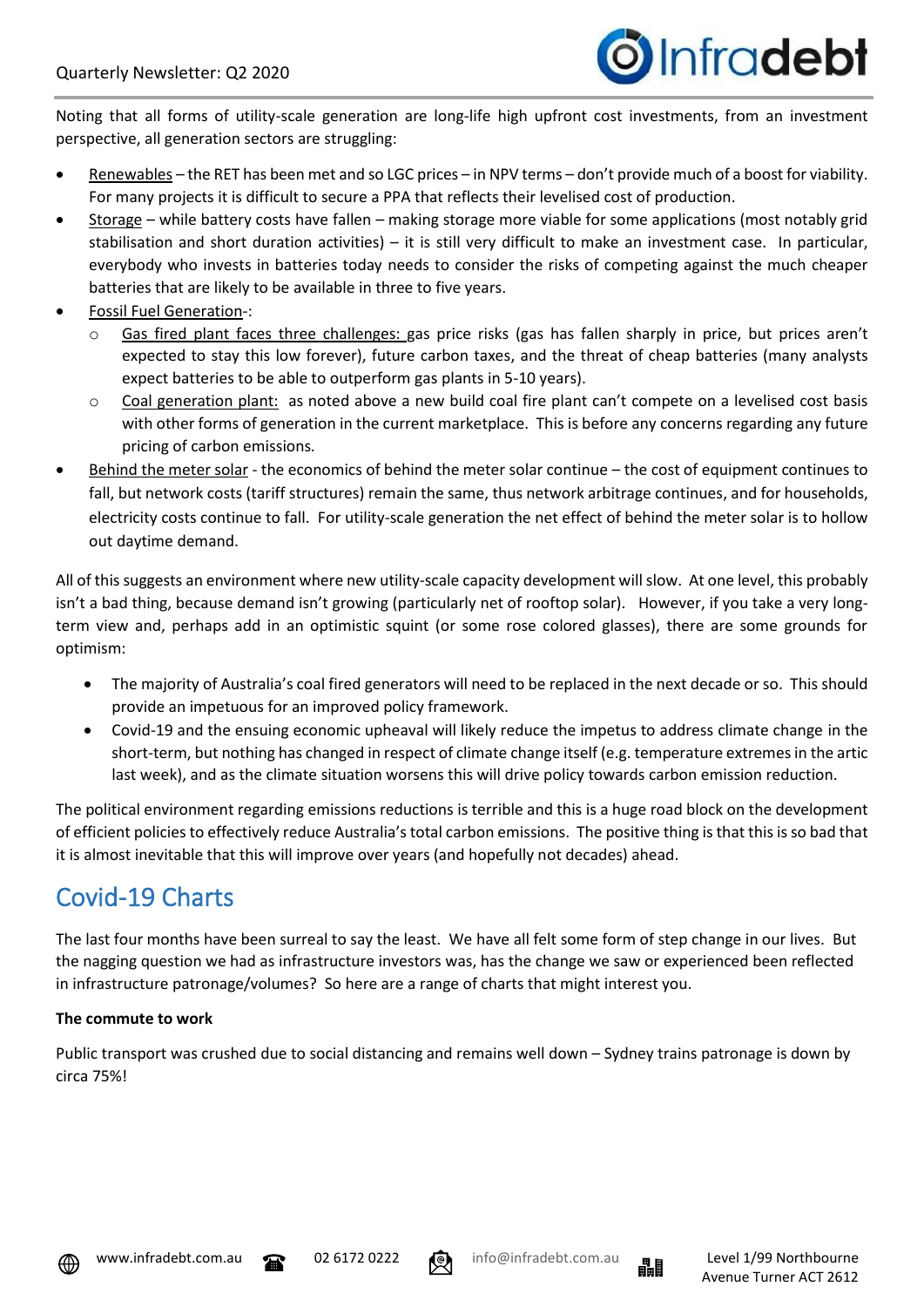

Whilst less people may be in the office – the commute to work by car has returned to misery status. Sydney traffic is largely back to normal in June 2020



And for comparison you might be interested in traffic in other parts of the world:





**O**Infradebt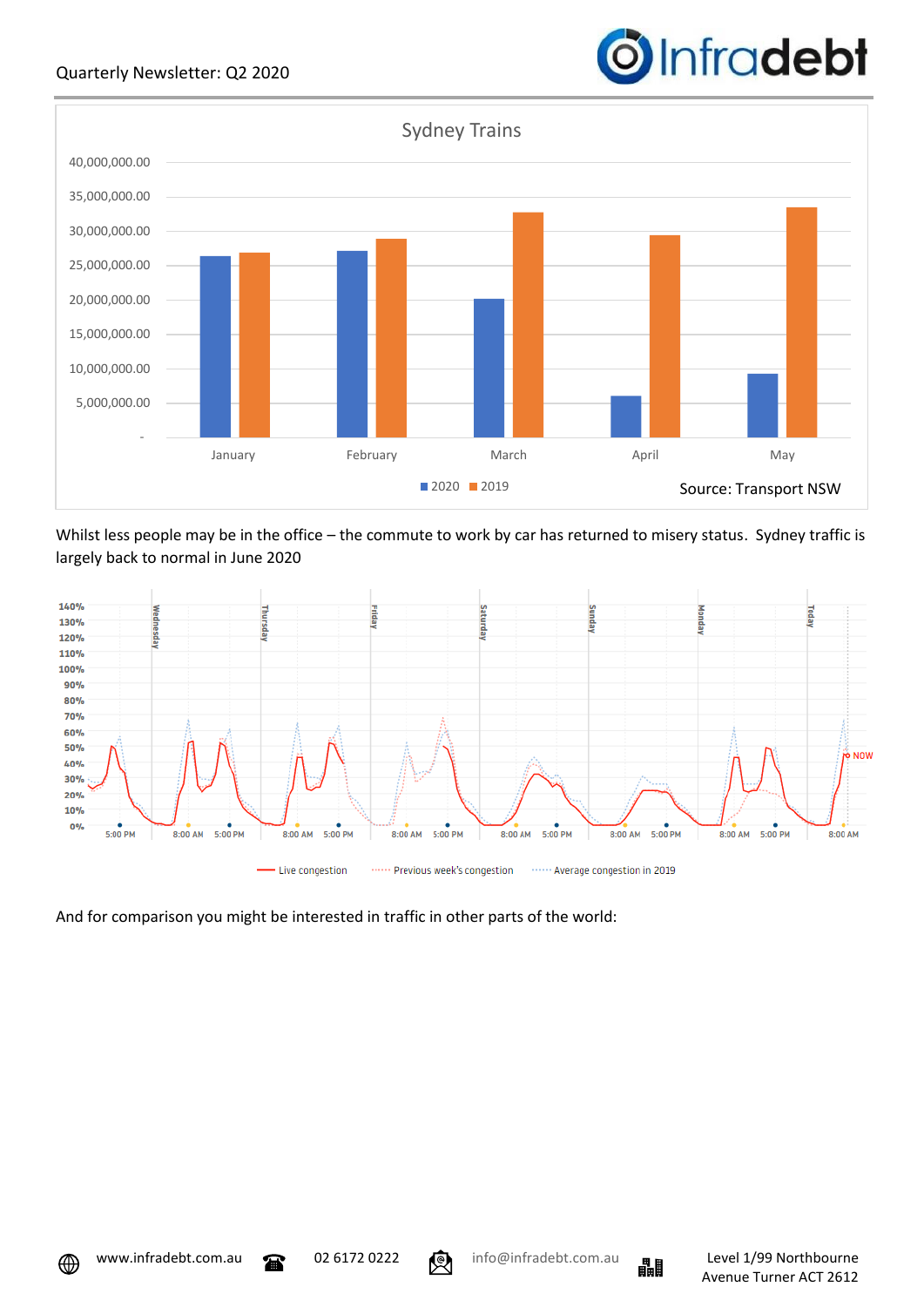

Avenue Turner ACT 2612

#### Los Angeles – Still way down







#### **Electricity**

You may have thought that all that extra time at home would have crushed electricity demand – but no, all it did was increase household consumption at the expense of commercial and industrial consumption. Aggregate demand is within a few percent of last year.

#### NSW electricity demand: